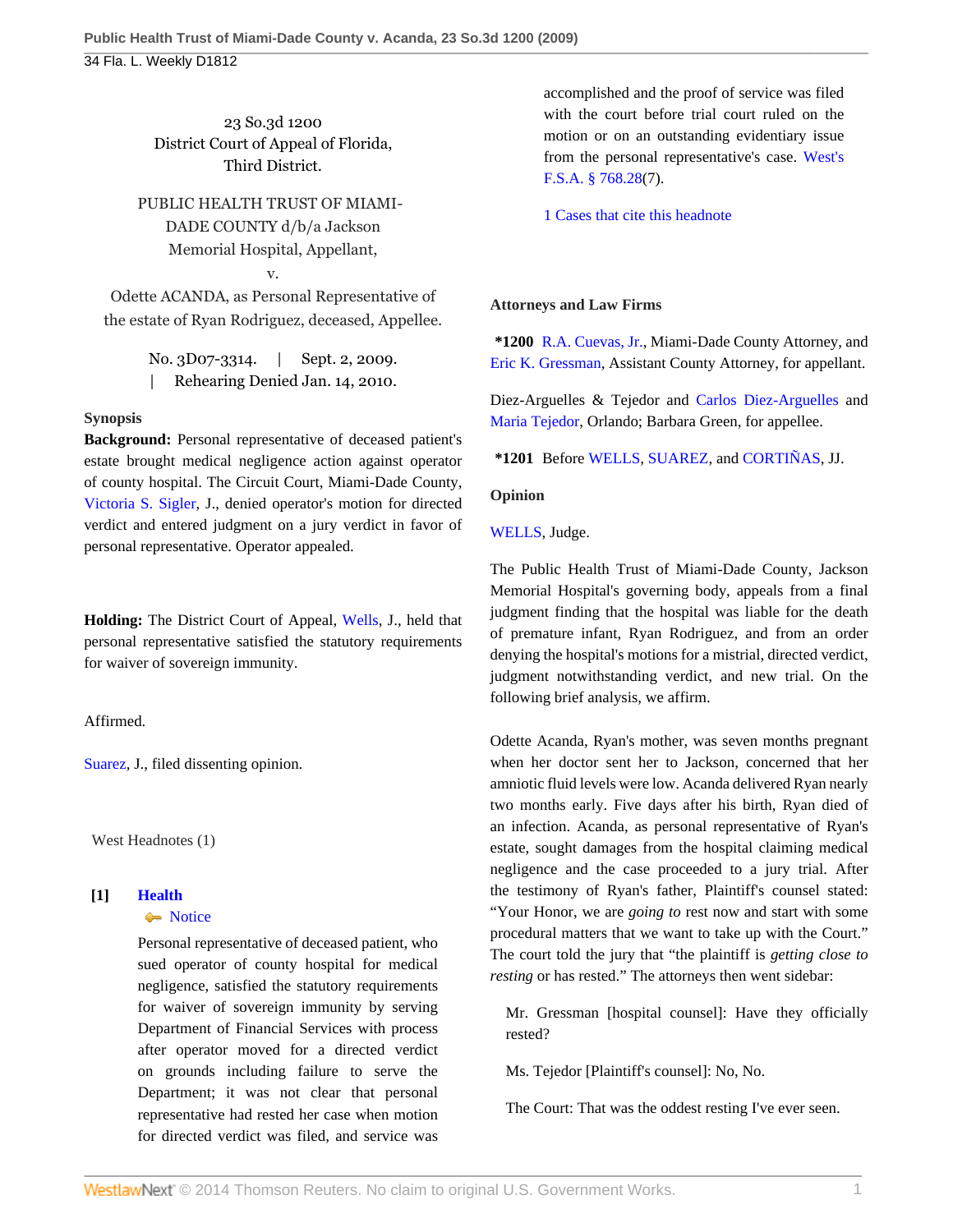Ms. Tejedor [Plaintiff's counsel]: We need to introduce a few records and stuff.

Mr. Diez-Arguelles [Plaintiff's counsel]: We need to make sure we have the proper stipulations that we think we have before we rest.

After a brief discussion about other matters, the court excused the jury. The parties made certain stipulations and the court announced it would reserve ruling until the morning on an issue concerning mortality tables. It was then that the Trust moved for a directed verdict. The Trust argued, among other grounds, that the Plaintiff "failed to serve process in conformity with [Section 768.28\(7\), Fla. Stat](http://www.westlaw.com/Link/Document/FullText?findType=L&pubNum=1000006&cite=FLSTS768.28&originatingDoc=Iae2430e097d111de9988d233d23fe599&refType=LQ&originationContext=document&vr=3.0&rs=cblt1.0&transitionType=DocumentItem&contextData=(sc.Default)).  $(1990)$  $(1990)$  $(1990)$ <sup>1</sup>, by neglecting to serve process on the Department of Financial Services.<sup>[2](#page-3-1)</sup>

<span id="page-1-1"></span>By the next morning, before court started, Plaintiff's counsel had obtained service and filed the proof of service in the clerk's office. Plaintiff's counsel proffered it to the court,  $^3$  $^3$  the court reserved ruling, and **\*1202** the Trust proceeded with its case. Ultimately, the jury returned a verdict for the Plaintiff, finding the Trust 100% at fault. The court denied the Trust's motion for new trial and motion for judgment in accordance with the motion for directed verdict and entered judgment for the Plaintiff.

<span id="page-1-4"></span><span id="page-1-3"></span>The cases are legion which find that a violation of [Florida](http://www.westlaw.com/Link/Document/FullText?findType=L&pubNum=1000006&cite=FLSTRCPR1.480&originatingDoc=Iae2430e097d111de9988d233d23fe599&refType=LQ&originationContext=document&vr=3.0&rs=cblt1.0&transitionType=DocumentItem&contextData=(sc.Default)) [Rule of Civil Procedure 1.480,](http://www.westlaw.com/Link/Document/FullText?findType=L&pubNum=1000006&cite=FLSTRCPR1.480&originatingDoc=Iae2430e097d111de9988d233d23fe599&refType=LQ&originationContext=document&vr=3.0&rs=cblt1.0&transitionType=DocumentItem&contextData=(sc.Default)) <sup>[4](#page-3-3)</sup> "occurs where a party moves for and obtains a directed verdict before the time that the party moved against has completed its case in chief." *[Williams v.](http://www.westlaw.com/Link/Document/FullText?findType=Y&serNum=2001340138&pubNum=735&fi=co_pp_sp_735_1232&originationContext=document&vr=3.0&rs=cblt1.0&transitionType=DocumentItem&contextData=(sc.Default)#co_pp_sp_735_1232) [Salem Free Will Baptist Church,](http://www.westlaw.com/Link/Document/FullText?findType=Y&serNum=2001340138&pubNum=735&fi=co_pp_sp_735_1232&originationContext=document&vr=3.0&rs=cblt1.0&transitionType=DocumentItem&contextData=(sc.Default)#co_pp_sp_735_1232)* 784 So.2d 1232, 1232-33 [\(Fla. 1st DCA 2001\).](http://www.westlaw.com/Link/Document/FullText?findType=Y&serNum=2001340138&pubNum=735&fi=co_pp_sp_735_1232&originationContext=document&vr=3.0&rs=cblt1.0&transitionType=DocumentItem&contextData=(sc.Default)#co_pp_sp_735_1232)<sup>[5](#page-4-0)</sup> In this case, it is not definitively clear that the Plaintiff had completed her case-in-chief when the hospital was allowed to begin arguing its motion for directed verdict. In response to the direct question of whether the Plaintiff had "officially rested," Plaintiff's counsel responded "No, No." And, the trial court "reserved" at least one evidentiary issue in Plaintiff's case for determination the following morning. Even if we were to conclude that the Plaintiff had rested her case when the hospital was permitted to argue its motion for directed verdict, the notice requirement at issue had been satisfied by the following morning before a ruling on either the "reserved" evidentiary matter or the hospital's motion for directed verdict. This satisfied both the requirements of [section 768.28](http://www.westlaw.com/Link/Document/FullText?findType=L&pubNum=1000006&cite=FLSTS768.28&originatingDoc=Iae2430e097d111de9988d233d23fe599&refType=LQ&originationContext=document&vr=3.0&rs=cblt1.0&transitionType=DocumentItem&contextData=(sc.Default))(7), and this Court's prior precedents. *See [Metro. Dade County v. Lopez,](http://www.westlaw.com/Link/Document/FullText?findType=Y&serNum=2005731940&pubNum=735&fi=co_pp_sp_735_148&originationContext=document&vr=3.0&rs=cblt1.0&transitionType=DocumentItem&contextData=(sc.Default)#co_pp_sp_735_148)* 889 So.2d 146, [148 \(Fla. 3d DCA 2004\)](http://www.westlaw.com/Link/Document/FullText?findType=Y&serNum=2005731940&pubNum=735&fi=co_pp_sp_735_148&originationContext=document&vr=3.0&rs=cblt1.0&transitionType=DocumentItem&contextData=(sc.Default)#co_pp_sp_735_148) (observing that "[a]t the time the jury

rendered its verdict ... [Plaintiff] still had not complied with [section 768.28](http://www.westlaw.com/Link/Document/FullText?findType=L&pubNum=1000006&cite=FLSTS768.28&originatingDoc=Iae2430e097d111de9988d233d23fe599&refType=LQ&originationContext=document&vr=3.0&rs=cblt1.0&transitionType=DocumentItem&contextData=(sc.Default))(7)" and that "[a]fter the jury had returned a verdict, it was too late to turn back the clock"); *[Metro. Dade](http://www.westlaw.com/Link/Document/FullText?findType=Y&serNum=1992032371&pubNum=735&fi=co_pp_sp_735_564&originationContext=document&vr=3.0&rs=cblt1.0&transitionType=DocumentItem&contextData=(sc.Default)#co_pp_sp_735_564) County v. Braude,* [593 So.2d 563, 564 \(Fla. 3d DCA 1992\)](http://www.westlaw.com/Link/Document/FullText?findType=Y&serNum=1992032371&pubNum=735&fi=co_pp_sp_735_564&originationContext=document&vr=3.0&rs=cblt1.0&transitionType=DocumentItem&contextData=(sc.Default)#co_pp_sp_735_564) (concluding that service was not timely when "[t]wenty-three days after the trial had concluded and thirteen days after the entry of judgment, the plaintiff effected service upon the Department of Insurance"); *[Miami-Dade County v. Meyers,](http://www.westlaw.com/Link/Document/FullText?findType=Y&serNum=1999124936&pubNum=735&fi=co_pp_sp_735_508&originationContext=document&vr=3.0&rs=cblt1.0&transitionType=DocumentItem&contextData=(sc.Default)#co_pp_sp_735_508)* [734 So.2d 507, 508 \(Fla. 3d DCA 1999\)](http://www.westlaw.com/Link/Document/FullText?findType=Y&serNum=1999124936&pubNum=735&fi=co_pp_sp_735_508&originationContext=document&vr=3.0&rs=cblt1.0&transitionType=DocumentItem&contextData=(sc.Default)#co_pp_sp_735_508) (confirming that where no process is served on the Department of Insurance, the County is immune from suit); **\*1203** *[Williams v. Miami-](http://www.westlaw.com/Link/Document/FullText?findType=Y&serNum=2012142173&pubNum=735&fi=co_pp_sp_735_52&originationContext=document&vr=3.0&rs=cblt1.0&transitionType=DocumentItem&contextData=(sc.Default)#co_pp_sp_735_52)Dade County,* [957 So.2d 52, 52-53 \(Fla. 3d DCA 2007\)](http://www.westlaw.com/Link/Document/FullText?findType=Y&serNum=2012142173&pubNum=735&fi=co_pp_sp_735_52&originationContext=document&vr=3.0&rs=cblt1.0&transitionType=DocumentItem&contextData=(sc.Default)#co_pp_sp_735_52) (also observing that failure to comply "with the process service requirements of [section 768.28\(](http://www.westlaw.com/Link/Document/FullText?findType=L&pubNum=1000006&cite=FLSTS768.28&originatingDoc=Iae2430e097d111de9988d233d23fe599&refType=LQ&originationContext=document&vr=3.0&rs=cblt1.0&transitionType=DocumentItem&contextData=(sc.Default))7) ... is fatal to [an] action").

<span id="page-1-0"></span>Accordingly, we find no abuse of discretion in the trial court's ruling and affirm the final judgment entered in the plaintiff's favor.

# <span id="page-1-2"></span>[CORTIÑAS](http://www.westlaw.com/Link/Document/FullText?findType=h&pubNum=176284&cite=0343975301&originatingDoc=Iae2430e097d111de9988d233d23fe599&refType=RQ&originationContext=document&vr=3.0&rs=cblt1.0&transitionType=DocumentItem&contextData=(sc.Default)), J., concurs.

## [SUAREZ,](http://www.westlaw.com/Link/Document/FullText?findType=h&pubNum=176284&cite=0127340801&originatingDoc=Iae2430e097d111de9988d233d23fe599&refType=RQ&originationContext=document&vr=3.0&rs=cblt1.0&transitionType=DocumentItem&contextData=(sc.Default)) J., dissenting.

<span id="page-1-5"></span>I respectfully dissent. It is undisputed that the Appellant, the Public Health Trust of Miami-Dade County, is a governmental entity. Therefore, in order to bring an action against the Public Health Trust, the plaintiff was mandated to comply with the provision of [section 768.28\(7\), Florida](http://www.westlaw.com/Link/Document/FullText?findType=L&pubNum=1000006&cite=FLSTS768.28&originatingDoc=Iae2430e097d111de9988d233d23fe599&refType=LQ&originationContext=document&vr=3.0&rs=cblt1.0&transitionType=DocumentItem&contextData=(sc.Default)) [Statutes \(2005\),](http://www.westlaw.com/Link/Document/FullText?findType=L&pubNum=1000006&cite=FLSTS768.28&originatingDoc=Iae2430e097d111de9988d233d23fe599&refType=LQ&originationContext=document&vr=3.0&rs=cblt1.0&transitionType=DocumentItem&contextData=(sc.Default)) <sup>[6](#page-4-1)</sup> which states that service of process *shall* be effected, not only upon the governmental agency or entity being sued, but also upon the Department of Financial Services. The language of the statute is mandatory. The burden of proof to establish proper service of process is upon the party seeking to invoke the court's jurisdiction. *[Re-](http://www.westlaw.com/Link/Document/FullText?findType=Y&serNum=2014113963&pubNum=735&originationContext=document&vr=3.0&rs=cblt1.0&transitionType=DocumentItem&contextData=(sc.Default))[Employment Servs., Ltd. v. Nat'l Loan Acquisitions Co.,](http://www.westlaw.com/Link/Document/FullText?findType=Y&serNum=2014113963&pubNum=735&originationContext=document&vr=3.0&rs=cblt1.0&transitionType=DocumentItem&contextData=(sc.Default))* 969 [So.2d 467 \(Fla. 5th DCA 2007\).](http://www.westlaw.com/Link/Document/FullText?findType=Y&serNum=2014113963&pubNum=735&originationContext=document&vr=3.0&rs=cblt1.0&transitionType=DocumentItem&contextData=(sc.Default)) If service is not effected as mandated by the legislature in [section 768.28](http://www.westlaw.com/Link/Document/FullText?findType=L&pubNum=1000006&cite=FLSTS768.28&originatingDoc=Iae2430e097d111de9988d233d23fe599&refType=LQ&originationContext=document&vr=3.0&rs=cblt1.0&transitionType=DocumentItem&contextData=(sc.Default))(7), the governmental entity is immune from suit. *See [Levine v. Dade](http://www.westlaw.com/Link/Document/FullText?findType=Y&serNum=1983156296&pubNum=735&fi=co_pp_sp_735_212&originationContext=document&vr=3.0&rs=cblt1.0&transitionType=DocumentItem&contextData=(sc.Default)#co_pp_sp_735_212) County Sch. Bd.,* [442 So.2d 210, 212 \(Fla.1983\)](http://www.westlaw.com/Link/Document/FullText?findType=Y&serNum=1983156296&pubNum=735&fi=co_pp_sp_735_212&originationContext=document&vr=3.0&rs=cblt1.0&transitionType=DocumentItem&contextData=(sc.Default)#co_pp_sp_735_212). By failing to strictly comply with the statutory service requirement of serving the Department of Financial Services, the plaintiff has failed to meet her burden of proof. Thus, the trial court had no option, but to grant a directed verdict due to plaintiff's failure to serve and consequent failure to prove her case. The trial court erred by denying the Public Health Trust's Motion for Directed Verdict.

The Public Health Trust, in its answer to the complaint, denied that all conditions precedent had been met, and, as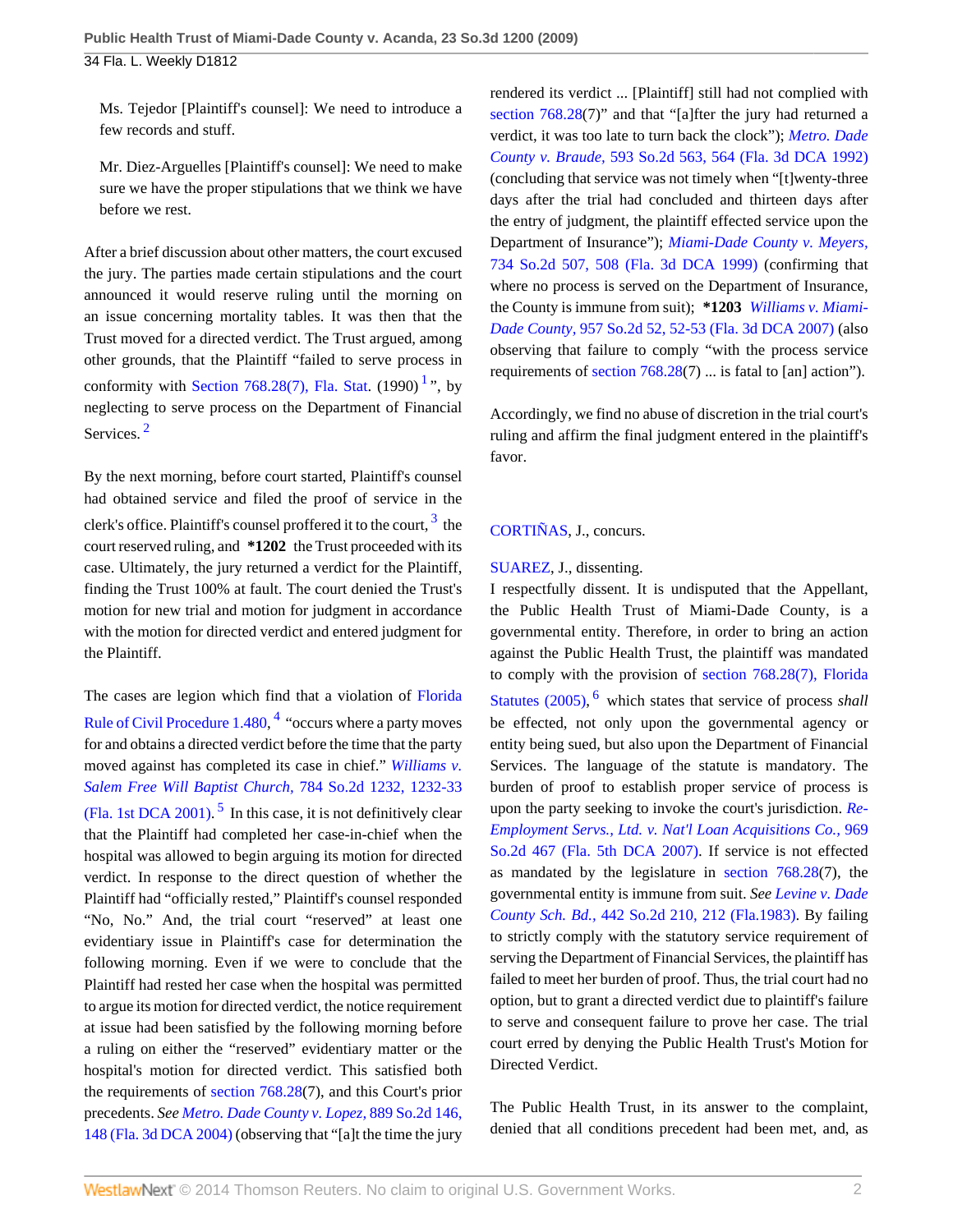an affirmative defense, put the plaintiff on notice that she had failed to serve the Department of Financial Services as mandated by [section 768.28\(](http://www.westlaw.com/Link/Document/FullText?findType=L&pubNum=1000006&cite=FLSTS768.28&originatingDoc=Iae2430e097d111de9988d233d23fe599&refType=LQ&originationContext=document&vr=3.0&rs=cblt1.0&transitionType=DocumentItem&contextData=(sc.Default))7). The case proceeded with discovery. At trial, plaintiff presented her evidence and proof in her case-in-chief, but failed to present proof that the Department of Financial Services had been served. The record shows that plaintiff had not even perfected the required service prior to the Public Health Trust's Motion for Directed Verdict. In open court, plaintiff stated that she was "going to rest now and start with some procedural matters." When the court inquired if she had officially rested, the plaintiff stated, "No, no.... We need to introduce a few records and stuff." The transcript in pertinent part states:

MR. DIEZ-ARGUELLES: Your Honor, we are going to rest now and start with some procedural matters that we want to take up with the Court.

....

MR. GRESSMAN: Have they officially rested?

MS. TEJEDOR: No, no.

THE COURT: That was the oddest resting I've ever seen.

MS. TEJEDOR: We need to introduce a few records and stuff.

The trial court then released the jury until the next day and told the jury that the attorneys and the court were going to stay **\*1204** and work on some legal issues. The court and the trial attorneys then had a lengthy discussion regarding stipulations and jury instructions. At the conclusion of the discussion, the following took place wherein the plaintiff rested and the Public Health Trust moved for a directed verdict.

THE COURT: We will reserve on the one issue in the morning, mortality table.

*Now, assuming you have rested, any motions anybody wants to make outside of the jury at this time or not?*

MR. GRESSMAN: We have a motion for directed verdict, Your Honor.

....

MR. STIEGLITZ: Judge, they have not complied with Florida statute Section 768.

THE COURT: What?

MR. STIEGLITZ: Subsection 7.

THE COURT: I lost you on first seven. You may want to slow down a little bit.

MR. GRESSMAN: [Florida Statute section 768.28](http://www.westlaw.com/Link/Document/FullText?findType=L&pubNum=1000006&cite=FLSTS768.28&originatingDoc=Iae2430e097d111de9988d233d23fe599&refType=LQ&originationContext=document&vr=3.0&rs=cblt1.0&transitionType=DocumentItem&contextData=(sc.Default))(7) requires service of process upon the Department of Financial Services.

MR. DIEZ-ARGUELLES: I thought I resolved that issue.

MR. STIEGLITZ: No, we haven't, Judge. There's separate required service of process upon the Department of Financial Services. They haven't done it.

(emphasis supplied).

The Public Health Trust moved for directed verdict on grounds of plaintiff's failure to serve the Department of Financial Services as mandated by [section 768.28](http://www.westlaw.com/Link/Document/FullText?findType=L&pubNum=1000006&cite=FLSTS768.28&originatingDoc=Iae2430e097d111de9988d233d23fe599&refType=LQ&originationContext=document&vr=3.0&rs=cblt1.0&transitionType=DocumentItem&contextData=(sc.Default))(7). The trial judge then asked whether the plaintiff could show the court that service had been effected on the Department. In response, the plaintiff requested the judge allow her time until the following morning for her to check her file to see if service previously had been made or to bring in cases on the issue. After checking her file overnight and realizing service had not been made, in the morning, plaintiff represented to the court that it was not until that morning that she served the Department of Financial Services.  $^7$  $^7$  The court reserved ruling on the motion for directed verdict until after jury verdict, although it recognized that "the complaint failed to state a cause of action because plaintiff has failed to process in conformity with [768.28\(7\), Florida Statutes](http://www.westlaw.com/Link/Document/FullText?findType=L&pubNum=1000006&cite=FLSTS768.28&originatingDoc=Iae2430e097d111de9988d233d23fe599&refType=LQ&originationContext=document&vr=3.0&rs=cblt1.0&transitionType=DocumentItem&contextData=(sc.Default))."

<span id="page-2-0"></span>The majority admits that it was not clear if the plaintiff had completed her case-in-chief when the Public Health Trust moved for directed verdict. However, the record does make it clear that there was no objection, or even an attempt to argue, that the plaintiff had anything further to present, when the trial judge stated, "Now, assuming you [plaintiff] have rested, any motions anybody wants to make ... at this time or not?" Although plaintiff attempts to argue on appeal that she had not rested prior to the time the Public Health Trust raised on directed verdict the issue of service, the record shows otherwise. Nowhere in the record, including plaintiff's Response in Opposition to Motion for Directed Verdict, does the plaintiff argue that she had not rested prior to the motion for directed verdict. This argument was first raised by plaintiff on appeal and, therefore, the argument should be considered waived for appellate purposes.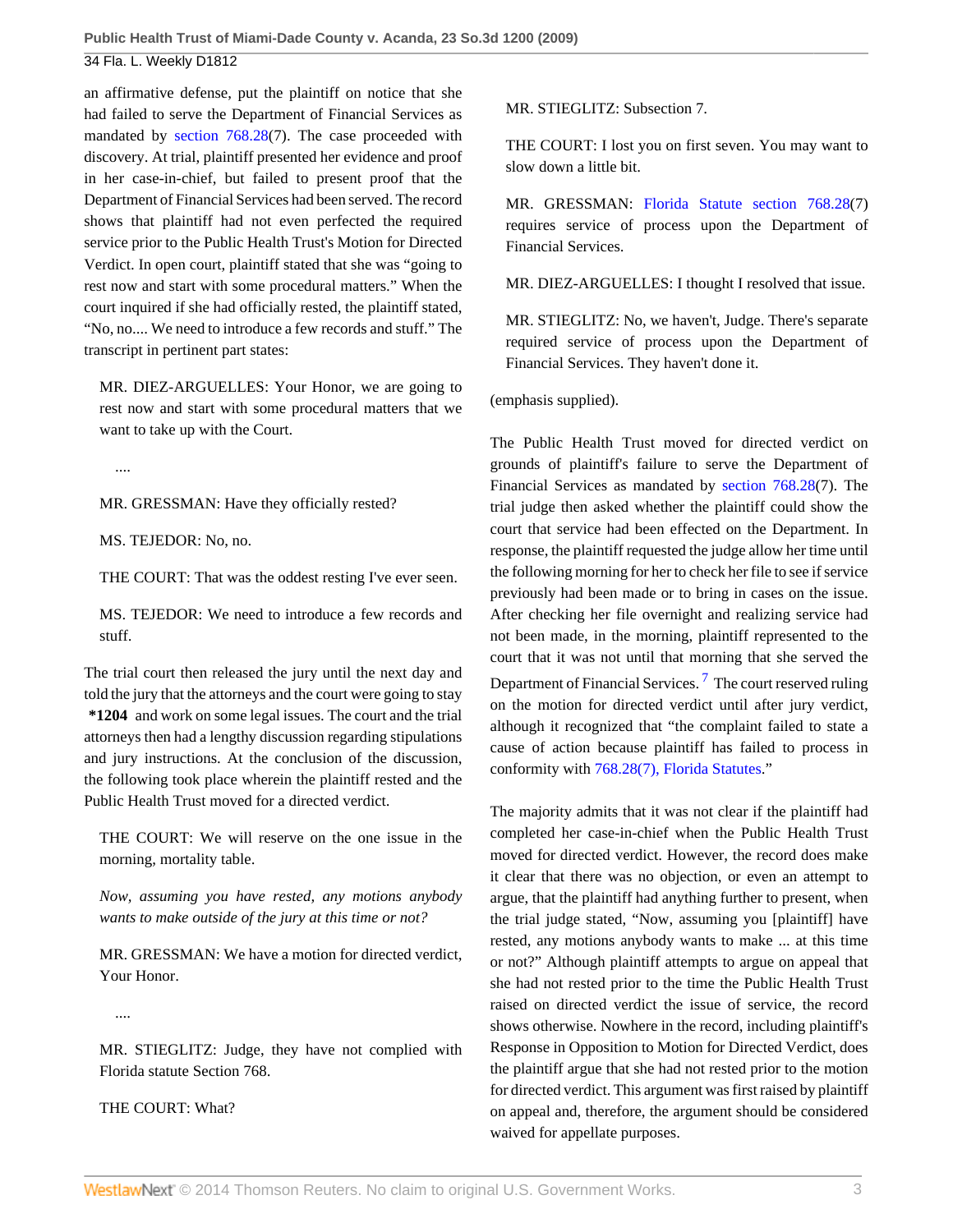It is my opinion that, based on the record, the required, strict construction of the **\*1205** mandatory terms of [section](http://www.westlaw.com/Link/Document/FullText?findType=L&pubNum=1000006&cite=FLSTS768.28&originatingDoc=Iae2430e097d111de9988d233d23fe599&refType=LQ&originationContext=document&vr=3.0&rs=cblt1.0&transitionType=DocumentItem&contextData=(sc.Default)) [768.28\(](http://www.westlaw.com/Link/Document/FullText?findType=L&pubNum=1000006&cite=FLSTS768.28&originatingDoc=Iae2430e097d111de9988d233d23fe599&refType=LQ&originationContext=document&vr=3.0&rs=cblt1.0&transitionType=DocumentItem&contextData=(sc.Default))7), and legal precedent from this Court and others, the trial court was required to grant the directed verdict. The Public Health Trust is a political subdivision and may only be sued by waiver of sovereign immunity pursuant to [section 768.28](http://www.westlaw.com/Link/Document/FullText?findType=L&pubNum=1000006&cite=FLSTS768.28&originatingDoc=Iae2430e097d111de9988d233d23fe599&refType=LQ&originationContext=document&vr=3.0&rs=cblt1.0&transitionType=DocumentItem&contextData=(sc.Default))(7). Statutes governing service of process and, in particular, [section 768.28](http://www.westlaw.com/Link/Document/FullText?findType=L&pubNum=1000006&cite=FLSTS768.28&originatingDoc=Iae2430e097d111de9988d233d23fe599&refType=LQ&originationContext=document&vr=3.0&rs=cblt1.0&transitionType=DocumentItem&contextData=(sc.Default))(7) must be strictly construed. *See [Anthony v. Gary J. Rotella & Assocs.,](http://www.westlaw.com/Link/Document/FullText?findType=Y&serNum=2006973761&pubNum=735&originationContext=document&vr=3.0&rs=cblt1.0&transitionType=DocumentItem&contextData=(sc.Default))* 906 So.2d 1205 (Fla. [4th DCA 2005\)](http://www.westlaw.com/Link/Document/FullText?findType=Y&serNum=2006973761&pubNum=735&originationContext=document&vr=3.0&rs=cblt1.0&transitionType=DocumentItem&contextData=(sc.Default)) (holding that statutes that govern service of process are to be strictly construed to insure receipt of notice of the proceedings; the burden to prove the validity of service is on the plaintiff); *[Levine v. Dade County Sch. Bd.,](http://www.westlaw.com/Link/Document/FullText?findType=Y&serNum=1983156296&pubNum=735&fi=co_pp_sp_735_210&originationContext=document&vr=3.0&rs=cblt1.0&transitionType=DocumentItem&contextData=(sc.Default)#co_pp_sp_735_210)* 442 So.2d [at 210](http://www.westlaw.com/Link/Document/FullText?findType=Y&serNum=1983156296&pubNum=735&fi=co_pp_sp_735_210&originationContext=document&vr=3.0&rs=cblt1.0&transitionType=DocumentItem&contextData=(sc.Default)#co_pp_sp_735_210) (holding that waiver of sovereign immunity statutes must be strictly construed since sovereign immunity is wholly within the legislative domain; where the time for notice has expired, the trial court has no alternative but to dismiss the case). As plaintiff failed to comply with the mandatory terms of the statute, the Public Health Trust was immune from suit and a directed verdict was required. This Court has held, in cases almost identical, that, because the plaintiff failed to serve process pursuant to the statute, the governmental entity was immune from suit and a directed verdict was required. *See [Williams v. Miami-Dade County,](http://www.westlaw.com/Link/Document/FullText?findType=Y&serNum=2012142173&pubNum=735&fi=co_pp_sp_735_52&originationContext=document&vr=3.0&rs=cblt1.0&transitionType=DocumentItem&contextData=(sc.Default)#co_pp_sp_735_52)* 957 So.2d 52, 52 (Fla. 3d [DCA 2007\)](http://www.westlaw.com/Link/Document/FullText?findType=Y&serNum=2012142173&pubNum=735&fi=co_pp_sp_735_52&originationContext=document&vr=3.0&rs=cblt1.0&transitionType=DocumentItem&contextData=(sc.Default)#co_pp_sp_735_52) (affirming the trial court's order granting directed verdict in favor of Miami-Dade County as plaintiff failed to prove compliance with the process service requirements of [section 768.28](http://www.westlaw.com/Link/Document/FullText?findType=L&pubNum=1000006&cite=FLSTS768.28&originatingDoc=Iae2430e097d111de9988d233d23fe599&refType=LQ&originationContext=document&vr=3.0&rs=cblt1.0&transitionType=DocumentItem&contextData=(sc.Default))(7); such failure was "fatal to his action"); *[Metro. Dade County v. Lopez,](http://www.westlaw.com/Link/Document/FullText?findType=Y&serNum=2005731940&pubNum=735&originationContext=document&vr=3.0&rs=cblt1.0&transitionType=DocumentItem&contextData=(sc.Default))* 889 So.2d 146 (Fla. 3d DCA [2004\)](http://www.westlaw.com/Link/Document/FullText?findType=Y&serNum=2005731940&pubNum=735&originationContext=document&vr=3.0&rs=cblt1.0&transitionType=DocumentItem&contextData=(sc.Default)) (holding that [section 768.28\(](http://www.westlaw.com/Link/Document/FullText?findType=L&pubNum=1000006&cite=FLSTS768.28&originatingDoc=Iae2430e097d111de9988d233d23fe599&refType=LQ&originationContext=document&vr=3.0&rs=cblt1.0&transitionType=DocumentItem&contextData=(sc.Default))7), requiring service on <span id="page-3-4"></span>the Department of Insurance to be strictly construed as part of sovereign immunity, leaves the trial court no choice but to grant directed verdict in favor of Miami-Dade County where failure to serve process on the Department was asserted as a defense and properly raised in a motion for directed verdict at close of plaintiff's case) [8](#page-4-3) ; *[Miami-Dade County v. Meyers,](http://www.westlaw.com/Link/Document/FullText?findType=Y&serNum=1999124936&pubNum=735&originationContext=document&vr=3.0&rs=cblt1.0&transitionType=DocumentItem&contextData=(sc.Default))* [734 So.2d 507 \(Fla. 3d DCA 1999\)](http://www.westlaw.com/Link/Document/FullText?findType=Y&serNum=1999124936&pubNum=735&originationContext=document&vr=3.0&rs=cblt1.0&transitionType=DocumentItem&contextData=(sc.Default)) (reversing and remanding with directions to enter judgment for the County where the plaintiff had failed to comply with mandatory service of process requirement of [section 768.28](http://www.westlaw.com/Link/Document/FullText?findType=L&pubNum=1000006&cite=FLSTS768.28&originatingDoc=Iae2430e097d111de9988d233d23fe599&refType=LQ&originationContext=document&vr=3.0&rs=cblt1.0&transitionType=DocumentItem&contextData=(sc.Default))(7), which was raised as an affirmative defense and properly asserted on a motion for directed verdict before the case went to the jury). [9](#page-4-4)

<span id="page-3-6"></span><span id="page-3-5"></span>I realize that the consequence of mandatory compliance may appear overly harsh. The statute does not have a provision for substantial compliance. It is definite and, as our Court has held, must be strictly complied with. Additionally, I do not see this as a "gotcha."  $\frac{10}{10}$  $\frac{10}{10}$  $\frac{10}{10}$  The Public Health Trust put plaintiff on notice by raising non-service as an affirmative defense. The plaintiff had the opportunity to timely comply, but did not.

For the above, I would reverse with instructions for the trial court to enter judgment for the Public Health Trust. *[Metro.](http://www.westlaw.com/Link/Document/FullText?findType=Y&serNum=2005731940&pubNum=735&fi=co_pp_sp_735_148&originationContext=document&vr=3.0&rs=cblt1.0&transitionType=DocumentItem&contextData=(sc.Default)#co_pp_sp_735_148) [Dade County v. Lopez,](http://www.westlaw.com/Link/Document/FullText?findType=Y&serNum=2005731940&pubNum=735&fi=co_pp_sp_735_148&originationContext=document&vr=3.0&rs=cblt1.0&transitionType=DocumentItem&contextData=(sc.Default)#co_pp_sp_735_148)* 889 So.2d at 148; *[Miami-Dade County](http://www.westlaw.com/Link/Document/FullText?findType=Y&serNum=1999124936&pubNum=735&fi=co_pp_sp_735_508&originationContext=document&vr=3.0&rs=cblt1.0&transitionType=DocumentItem&contextData=(sc.Default)#co_pp_sp_735_508) v. Meyers,* [734 So.2d at 508.](http://www.westlaw.com/Link/Document/FullText?findType=Y&serNum=1999124936&pubNum=735&fi=co_pp_sp_735_508&originationContext=document&vr=3.0&rs=cblt1.0&transitionType=DocumentItem&contextData=(sc.Default)#co_pp_sp_735_508)

#### **Parallel Citations**

34 Fla. L. Weekly D1812

#### Footnotes

- <span id="page-3-0"></span>[1](#page-1-0) [Section 768.28](http://www.westlaw.com/Link/Document/FullText?findType=L&pubNum=1000006&cite=FLSTS768.28&originatingDoc=Iae2430e097d111de9988d233d23fe599&refType=LQ&originationContext=document&vr=3.0&rs=cblt1.0&transitionType=DocumentItem&contextData=(sc.Default)), addressing "[w]aiver of sovereign immunity in tort actions; recovery limits; limitation on attorney fees; statute of limitations; exclusions; indemnification; risk management programs," provides in relevant part:
	- (7) In actions brought pursuant to this section, process shall be served upon the head of the agency concerned and also, except as to a defendant municipality or the Florida Space Authority, upon the Department of Financial Services; and the department or the agency concerned shall have 30 days within which to plead thereto.
- <span id="page-3-1"></span>[2](#page-1-1) Plaintiff's complaint alleged compliance with all statutory conditions precedent and statutory requirements. The Trust's answer included a general denial. Also, in its affirmative defenses, the Trust alleged that "[t]he Trust has not waived sovereign immunity and the Complaint fails to state a cause of action because Plaintiff has failed to serve process in conformity with [Section 768.28\(7\),](http://www.westlaw.com/Link/Document/FullText?findType=L&pubNum=1000006&cite=FLSTS768.28&originatingDoc=Iae2430e097d111de9988d233d23fe599&refType=LQ&originationContext=document&vr=3.0&rs=cblt1.0&transitionType=DocumentItem&contextData=(sc.Default)) [Fla. Stat](http://www.westlaw.com/Link/Document/FullText?findType=L&pubNum=1000006&cite=FLSTS768.28&originatingDoc=Iae2430e097d111de9988d233d23fe599&refType=LQ&originationContext=document&vr=3.0&rs=cblt1.0&transitionType=DocumentItem&contextData=(sc.Default)). (1990)." The answer asked the Court to dismiss the complaint but the Trust did not set a hearing or raise the issue until its motion for directed verdict at trial.
- <span id="page-3-2"></span>[3](#page-1-2) The court granted the Plaintiff's motion to supplement the record with a certified copy of the notice of filing with the returns of service attached.
- <span id="page-3-3"></span>[4](#page-1-3) [Florida Rule of Civil Procedure 1.480](http://www.westlaw.com/Link/Document/FullText?findType=L&pubNum=1000006&cite=FLSTRCPR1.480&originatingDoc=Iae2430e097d111de9988d233d23fe599&refType=LQ&originationContext=document&vr=3.0&rs=cblt1.0&transitionType=DocumentItem&contextData=(sc.Default)) provides:

#### **Motion for a Directed Verdict Effect.**

(a) A party who moves for a directed verdict at the close of the evidence offered by the adverse party may offer evidence in the event the motion is denied without having reserved the right to do so and to the same extent as if the motion had not been made.